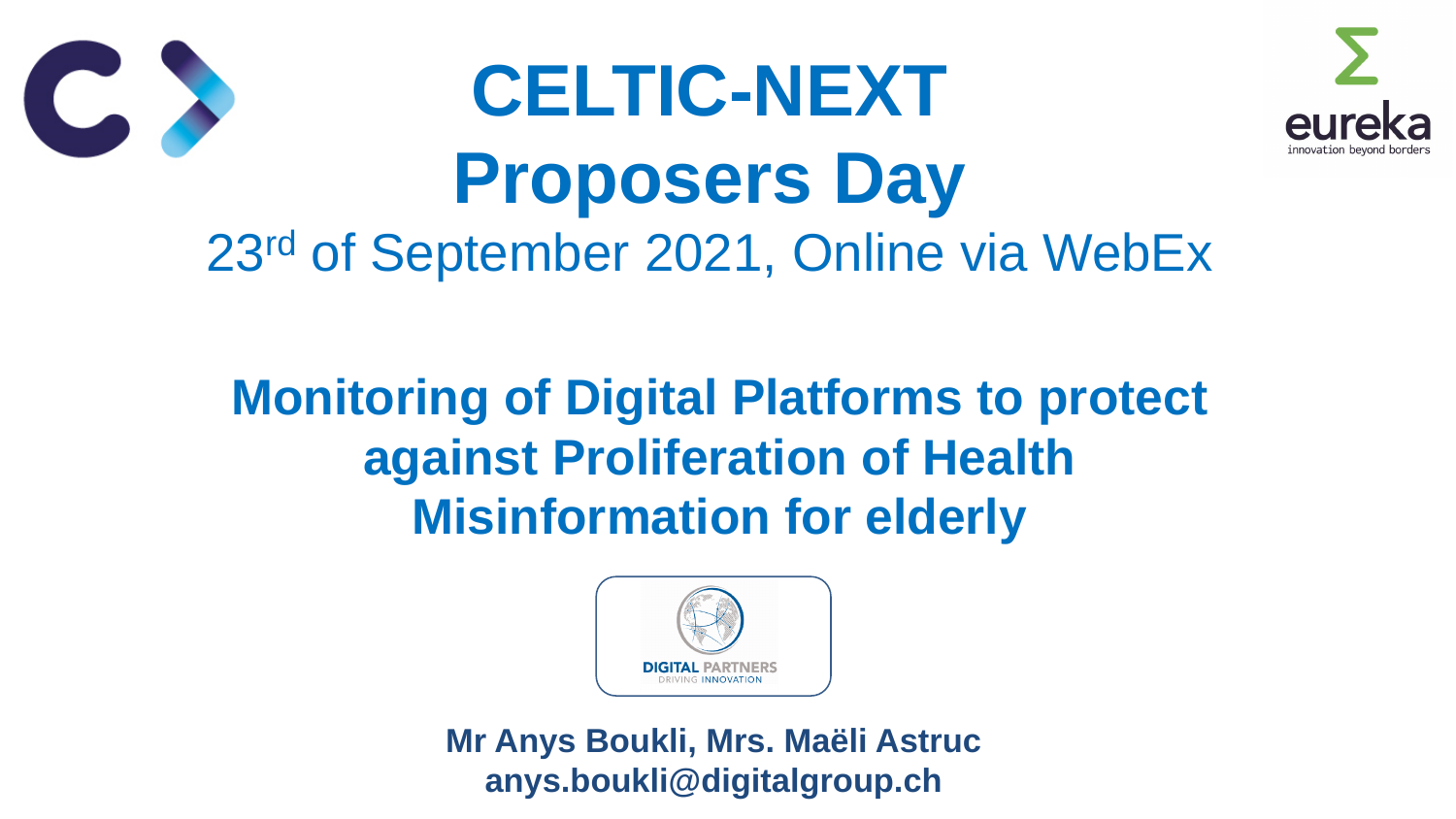

*This project assists Health Organisations and public services to monitor and respond to the proliferation of health misinformation directed to elderly people*

*The use of Big Data and Artificial Intelligence allows to monitor topic of interest, analyse their spread and impact on audience, and allows a tailored response plan*

*Ederly access to social media is increasing, and the spread of misinformation and promotions of health products can have tremendous impact on their health. New*  partners can reinforce the data model, reinforce platform set-up and provide *additional data to contribute to the project*



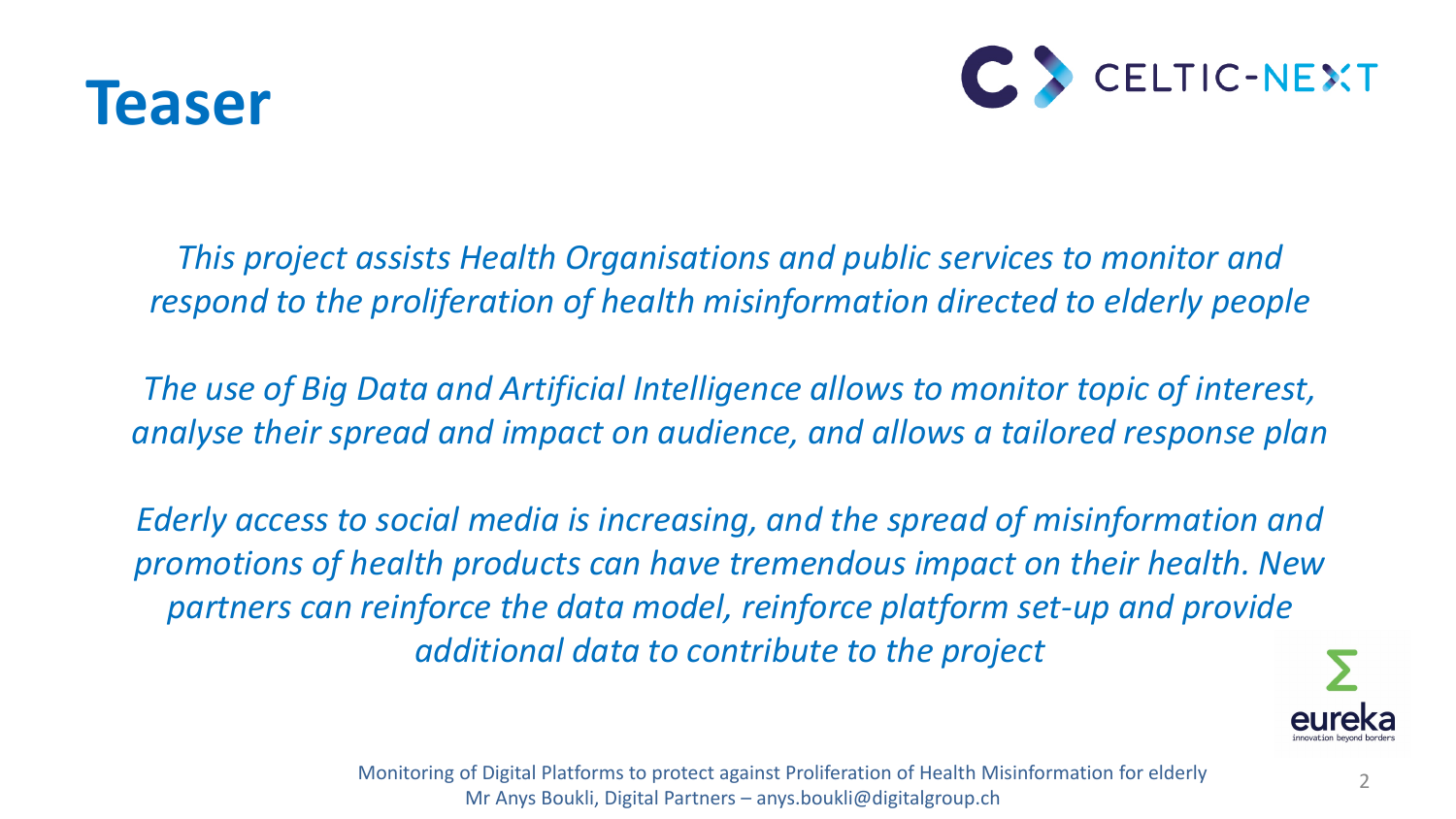## **Organisation Profile**

nnovation bevond bor 3









Digital Partners is a Swiss company established in 2016, with leading expertise in the field of Data Driven Artificial Intelligence Platforms for the Health industry, Sport and Public Services verticals.

We provides simple, predictable and affordable Big Data, Artificial Intelligence and Analytics for businesses all over the world. It enables organizations to access and visualize an infinite amount of data in assisted process at 1/3 of the price of the competition with no complex tiers or unpredictable egress fees. We are trusted by customers worldwide.

#### **Who we are?**

#### **Value Proposition (Why)**

*Our Products helps Health organizations and Public services who want to leverage Data Driven Business Scenarios by unlocking the full power of Artificial Intelligence and the complexity of multiple data silos and empowering valuable Business Insights*

**HEALTHCARE MARKET DRIVERS** 

#### Data aggregation & analytics remain a key priority across stakeholders

Interoperability mandates are driving increased market activity in health data platforms, providing methods for payers and providers to comply with emerging data sharing requirements. Going well beyond compliance, these solutions are now helping health systems push insights, with clinical and financial impact, to providers at the point of care.



News mentions of data analytics in healthcare,  $2011 - 2021$  (as of  $3/31/21)$ 

**C**CBINSIGHTS



ns of AI and machine learning in healthcare, 02'16 - 01'21



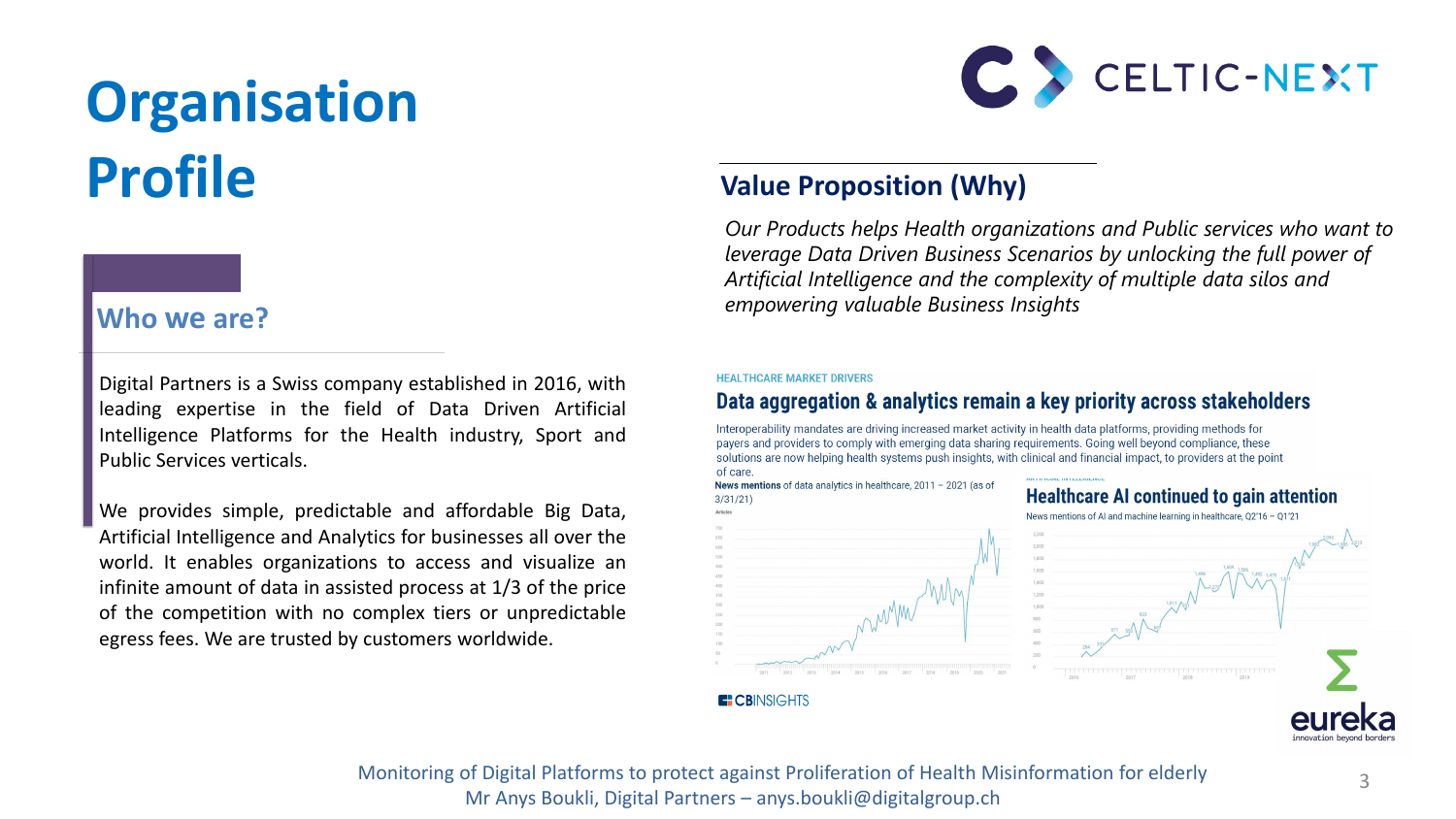## **Proposal Introduction**

The rapid spread of "fake news" and online misinformation is a growing threat and can have serious consequences for evidencebased decision making on a variety of societal issues, ranging from climate change and vaccinations to international relations .

The rapid spread of online misinformation is posing an additional, physical danger, sometimes leading to injury and even death.

The presence of the elderly population on social media and digital world is increasing. This population is susceptible to **misinformation** due to the novelty of the medium. In order to improve the ageing population quality of life, a monitoring and intervention on social and web-based platforms by regulating health institutions.





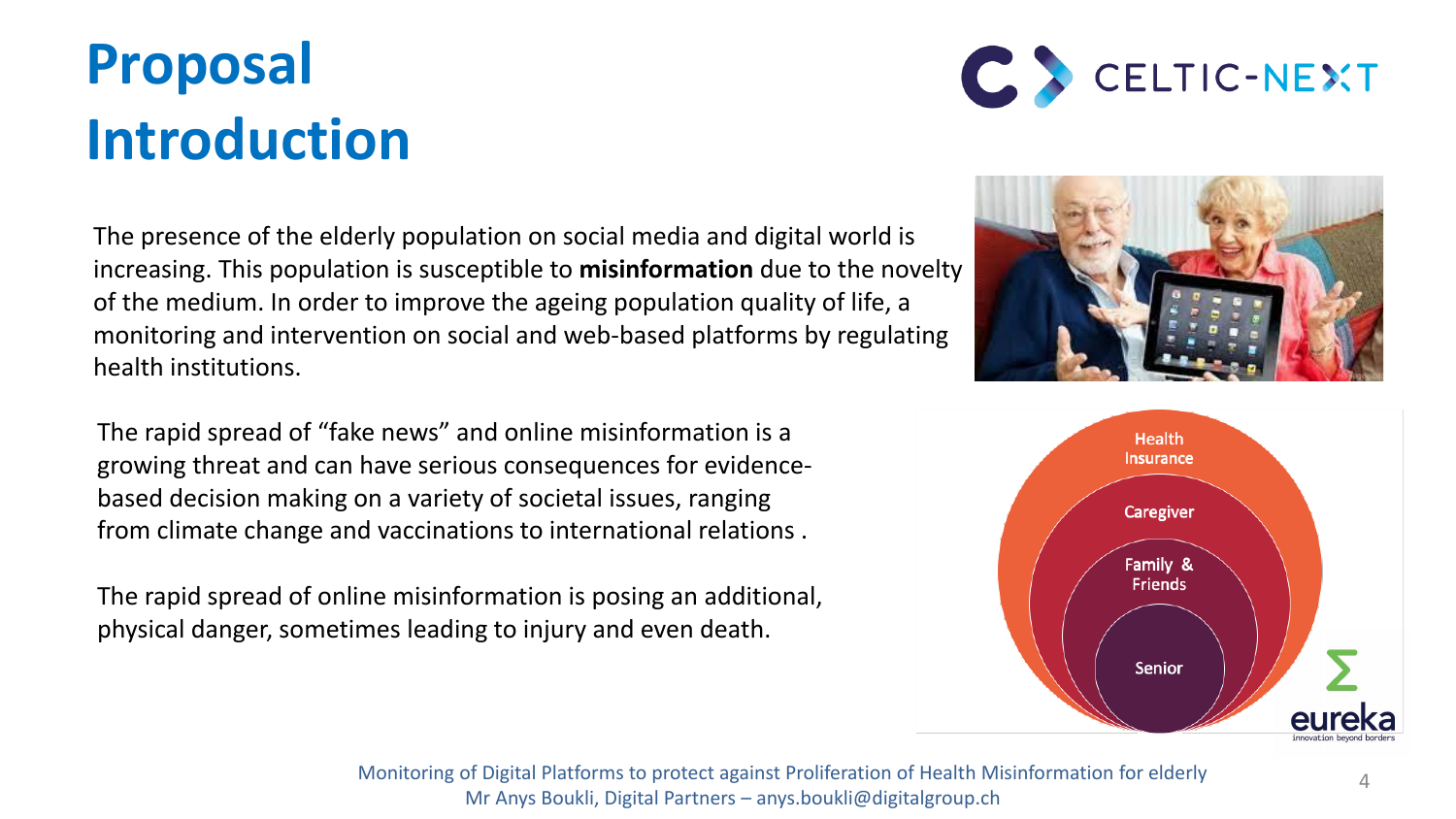## **Proposal Introduction**

Compile, analyze and monitor the digital communication proliferation, source and conduct regarding active and health ageing topics that can be detrimental to senior's quality of life such as:

- **Fake news** i.e., ingestion of large quantities of garlic will prevent contracting Covid-19, so no other preventative measure is required
- **Misguided information** i.e., strenuous exercise once a week, replaces a daily active lifestyle and healthy eating
- **Promotional messages** i.e., bladder-control medications recommended by influencers, that can mask an illness that requires medical attention





**STRATEGY** 

and health ageing

topics that are

detrimental to the

seniors' quality of life

**ANALYSIS** 



**REPORT** 



**IMPLEMENTATION**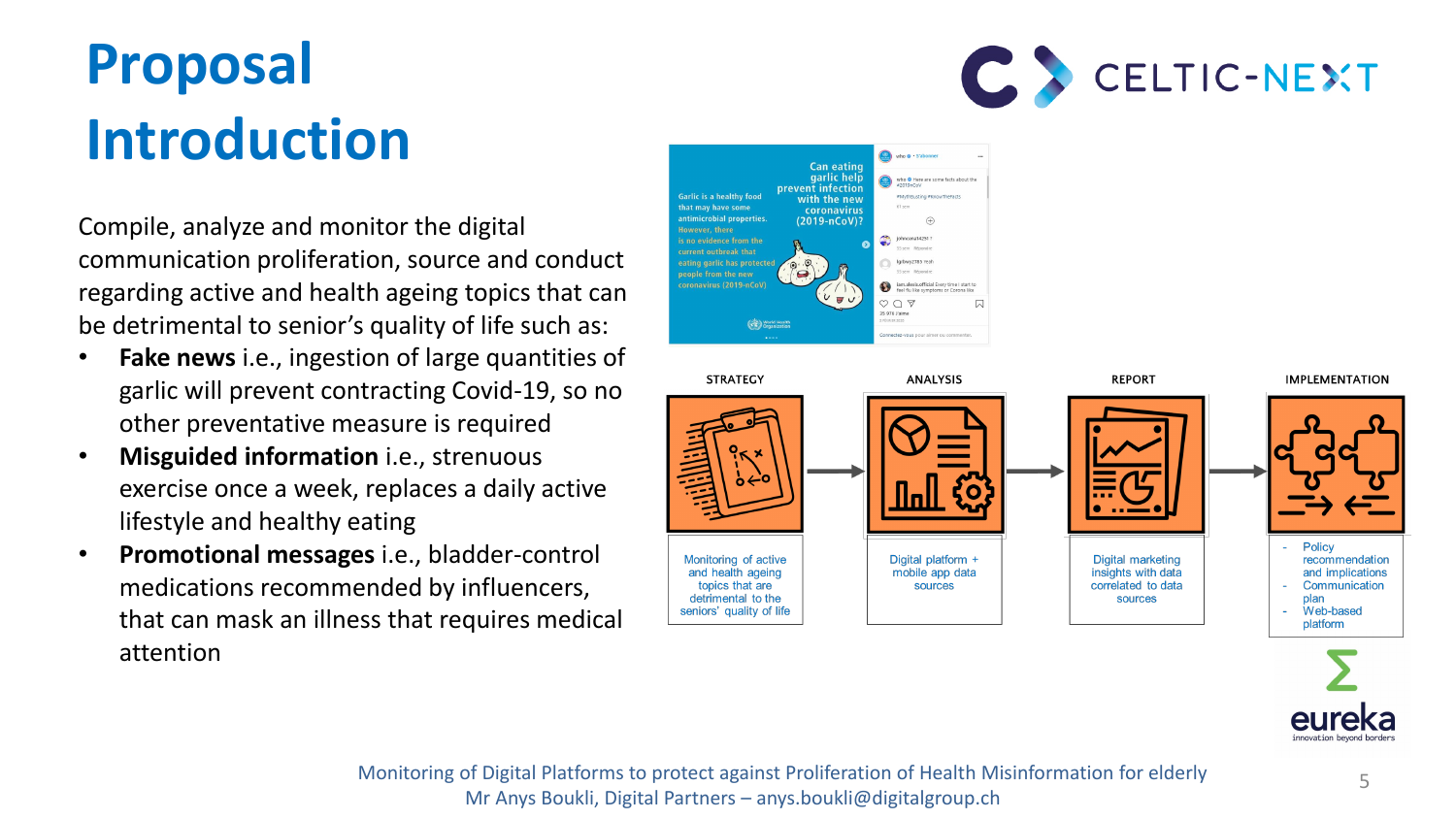

6

#### *Digital Partners SA- Switzerland, Technical SME DEOS – Biggest Elderly Center – Slovenia ASP-IT IS – Elderly Center – Italy in discussion with a Health United Nation Agency*



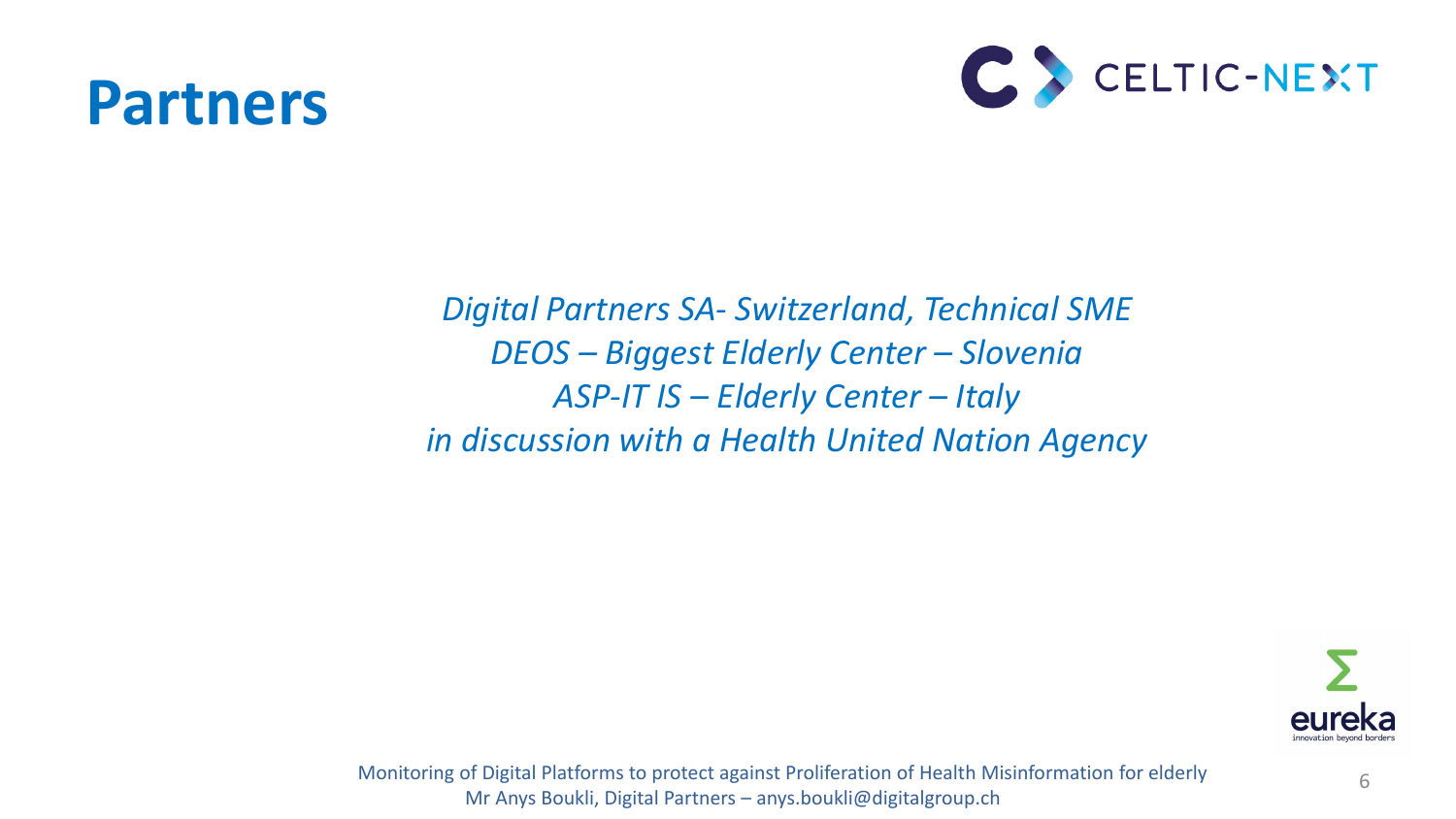### **Contact Info**

#### **For more information and for interest to participate please contact:**

Anys Boukli [anys.boukli@digitalgroup.ch](mailto:anys.boukli@digitalgroup.ch) +41 78 622 00 25 Maëli Astruc [maeli.astruc@digitalpartners.ch](mailto:maeli.astruc@digitalpartners.ch) Ch. De Boissonnet 10, CH-1010, Lausanne ( Switzerland) [www.digitalpartners.ch](http://www.digitalpartners.ch/)

#### **Presentation available via:**





**Anys Boukli** *Founder & CEO*



**Maëli Astruc**

*Data Business Analyst*